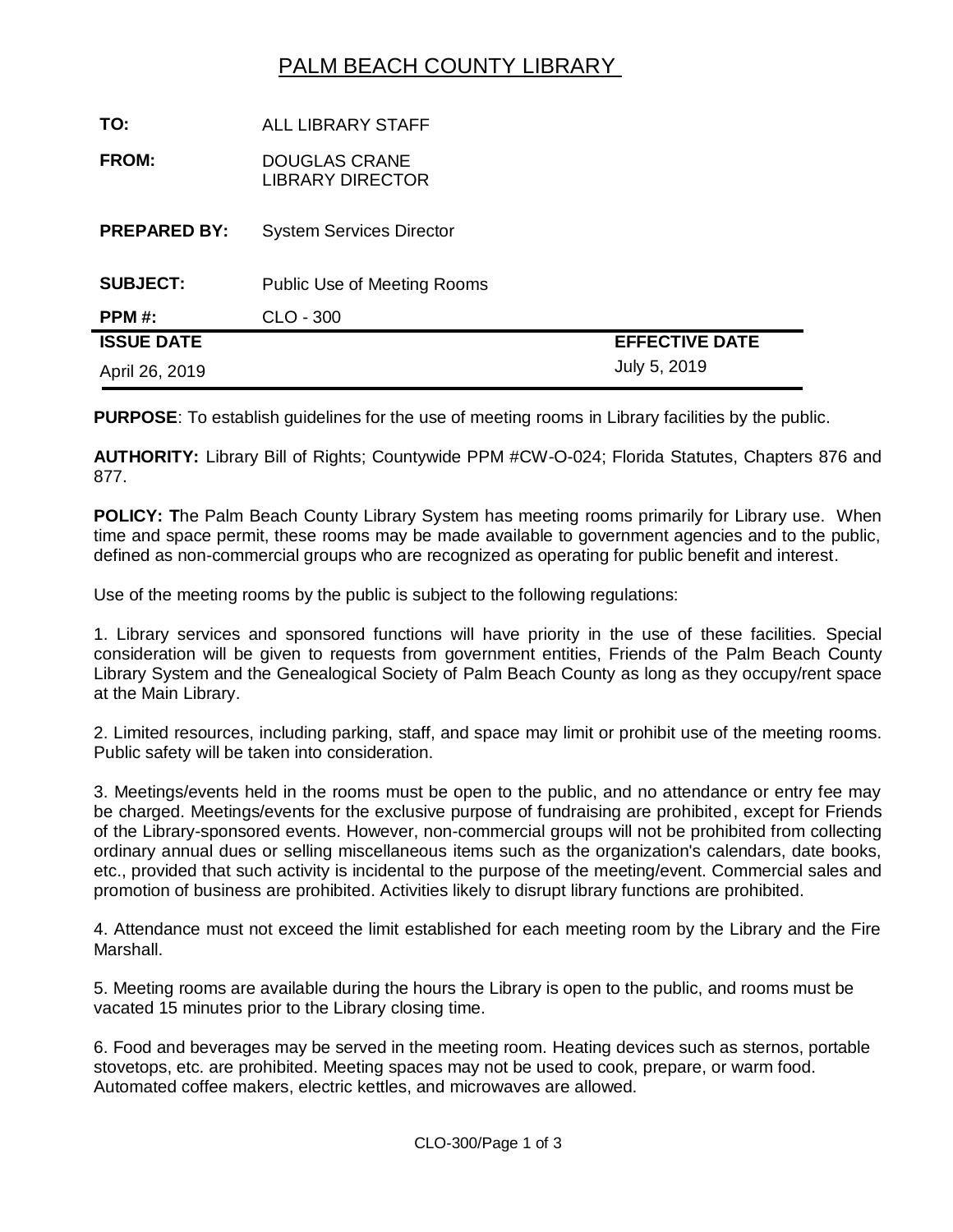In order to maintain a clean environment for public use, clean-up, including disposal of food, beverage, and their containers at an offsite location, is the responsibility of the meeting room applicant. Failure to properly clean will result in the loss of meeting room privileges for the individual and the organization s/he represents. All cleaning supplies, including trash bags, are the responsibility of the meeting room applicant.

7. Use of the meeting rooms is by reservation only. Reservations will be accepted on a first-come/firstserved basis and will not be accepted on an automatically recurring basis. The Application for Public Use of Meeting Rooms must be completed and signed in order for reservation to be honored. Until a completed and signed application is received, reservations may be lost if a completed and signed application is received from another applicant for the same date/time.

Reservations must be made at least one week in advance. However, an unscheduled room may be reserved without advanced notice at the discretion of the Branch Manager or his/her designee, as long as the use conforms to these guidelines and the Application is completed prior to use of the room.

Reservations will be accepted up to 60 days ahead of planned use of the meeting room (e.g., On March 5, rooms may be reserved through May 4). Groups are permitted to reserve a meeting room once each calendar month per location in addition to same-day requests.

Should it become necessary for the Library to cancel any reservation, every effort will be made to contact the affected group.

8. Conference rooms are available for booking under these guidelines. Also, conference rooms may be used as group study rooms. Meeting rooms are not available as study rooms.

9. Groups are responsible for setting up chairs and tables, as staff is not available for this purpose. Reservations for meeting rooms must include time for the group to set up and take down the tables and chairs (e.g., 30 minutes before and after). All items must be returned to their original placements.

10. Use of the library meeting rooms is free. Facilities must be left clean and in the original condition. Applicants may pay the cost for repair of any damages to the facilities. The Library will not be responsible for materials or personal equipment left in the building by users.

11. Each group is responsible for its own publicity. All publicity, announcements, press releases, flyers, or other promotional material must state, "This event is not sponsored/endorsed by the Palm Beach County Library System." The sponsoring group must use its own telephone number for publicity. Such announcements, press releases, flyers or other promotions should clearly state the sponsoring group's name and refer to the Library only as the location of the meeting/event. Groups may not use the Library's name or address as their own address or headquarters location, or store their property at the Library between meetings. The Library telephone number may not be placed on the publicity, as the Library is not a source of information concerning the event.

12. The applicant or representative of the group reserving the meeting room space must have an active library card (not expired), sign the Application for Public Use of Meeting Rooms, and must be present for the duration of the meeting room use. The applicant or representative of the group assumes responsibility for any damage done to library facilities or equipment. The signed release must be on file with the Library prior to the scheduled meeting/event.

13. The Library will not provide any computer equipment for the applicant's use. Use of ceiling-mounted projectors and/or television monitors (when available) and remote(s) may be used under the following conditions: 1) the projector and/or television is already in the meeting room (equipment will not be moved from another room or location); 2) an active library card or Driver's License is to be kept with Library staff until remote(s) are returned and equipment is found to be in the condition it was left to the